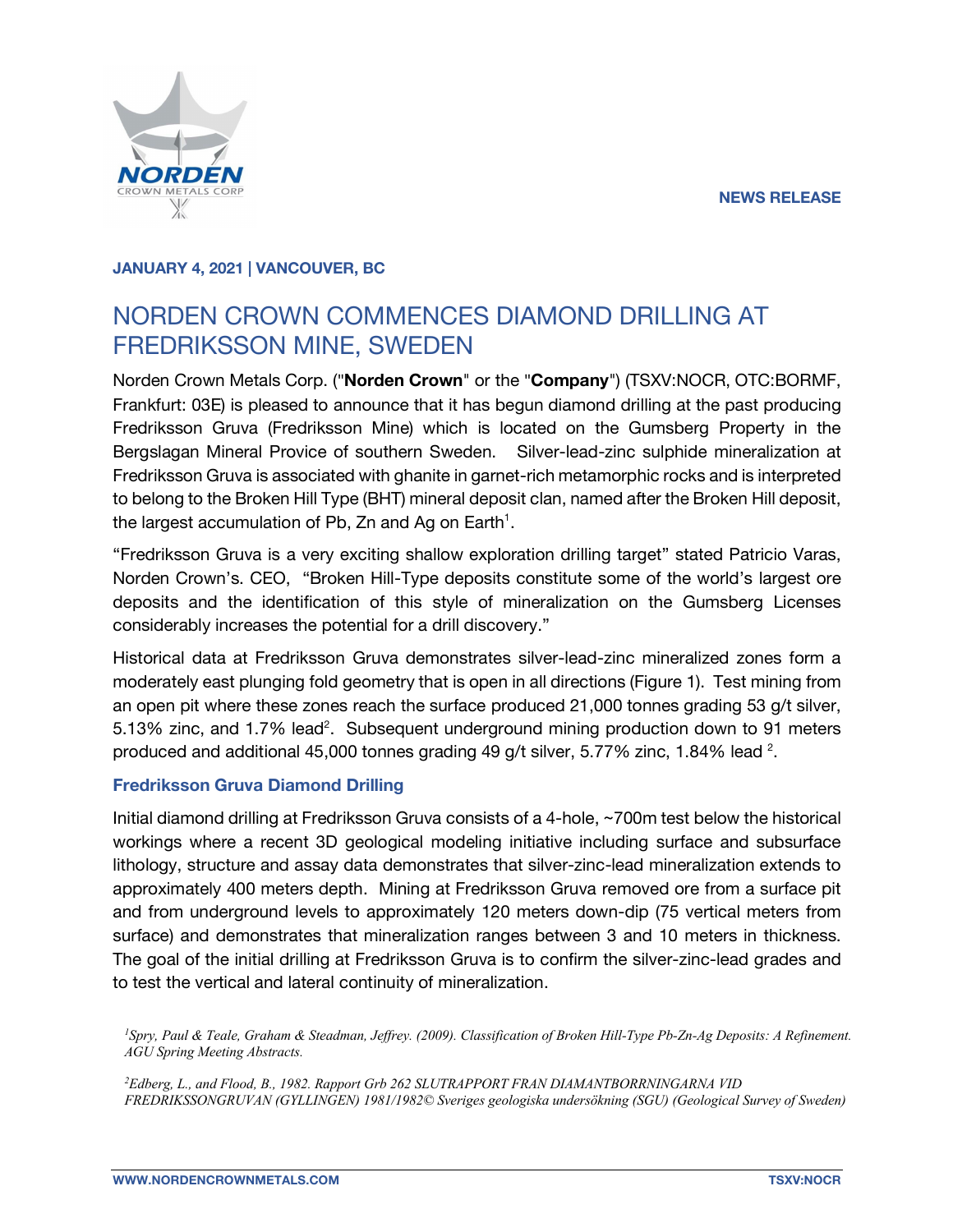

Norden Crown's 3D modeling utilizes drill results that are historical in nature. Norden Crown has not undertaken any independent investigation of the sampling nor has it independently analyzed the results of the historical exploration work to verify the results. Norden Crown considers these historical drill results relevant as the Company will use this data as a guide to plan future exploration programs. The Company also considers the data to be reliable for these purposes, however, the Company's future exploration work will include verification of the data through drilling.



Figure 1. Oblique 3D interpretation of mineralization at Fredriksson Gruva. Note that the mineralization is interpreted to extend beyond the limits of historical drilling at depth and laterally.

## **About the Gumsberg Project**

The strategically situated Gumsberg project consists of six exploration licenses in the Bergslagen Province of southern Sweden totaling over 18,300 hectares, where multiple zones of VMS and related styles of mineralization occur. Silver-rich mineralization at Gumsberg was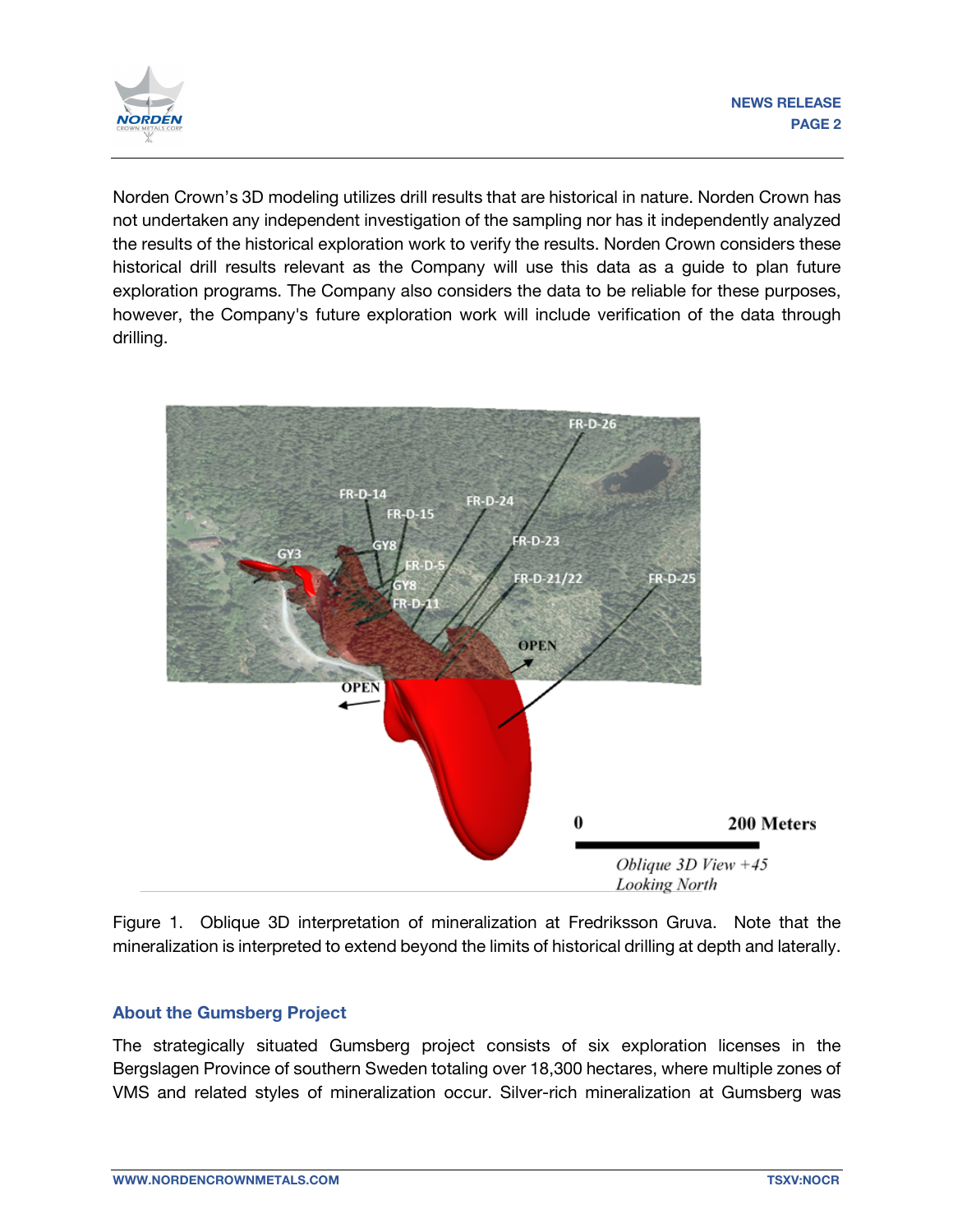

mined from the 13th century through the early 1900s, with over 30 historic mines present on the property, most notably the Östra Silvberg Mine which was the largest silver mine in Sweden between 1250 and 1590. Despite its long-lived production history, relatively little modern exploration has taken place on the project. New geologic interpretations, geophysical surveys and reconnaissance drilling have led to the identification of multiple new exploration targets near the historic workings.

### **Qualified Person**

Daniel MacNeil, P.Geo, a Qualified Person as defined by National Instrument 43-101 *Standards of Disclosure for Mineral Projects*, has read and approved all technical and scientific information contained in this news release. Mr. MacNeil is Vice President Exploration for Norden Crown.

### **About Norden Crown Metals Corp.**

Norden Crown is a mineral exploration company focused on the discovery of silver, zinc, copper, and gold deposits in exceptional, historical mining project areas spanning Sweden and Norway. The Company aims to discover new economic mineral deposits in known mining districts that have seen little or no modern exploration techniques. The Company is led by an experienced management team and an accomplished technical team, with successful track records in mineral discovery, mining development and financing.

#### **On behalf of Norden Crown Metals Corp.**

Patricio Varas, Chairman and CEO

For more information on Norden Crown please visit the Company website at www.nordencrownmetals.com or contact us at +1.604.618.1835 or info@nordencm.com.

*Neither TSX Venture Exchange nor its Regulation Services Provider (as that term is defined in the policies of the TSX Venture Exchange) accepts responsibility for the adequacy or accuracy of this release.* 

## **Cautionary Note Regarding Forward-Looking Statements**

This news release contains certain statements that may be deemed "forward‐looking statements". Forward‐looking statements are statements that are not historical facts and are generally, but not always, identified by the words "expects", "plans", "anticipates", "believes", "intends", "estimates", "projects", "potential" and similar expressions, or that events or conditions "will", "would", "may", "could" or "should" occur. Forward-looking statements may include, without limitation, statements relating to future outlook and anticipated events, such as the successful completion of the Private Placement or the anticipated use of proceeds of the Private Placement by the Company. Although Norden Crown believes the expectations expressed in such forward‐looking statements are based on